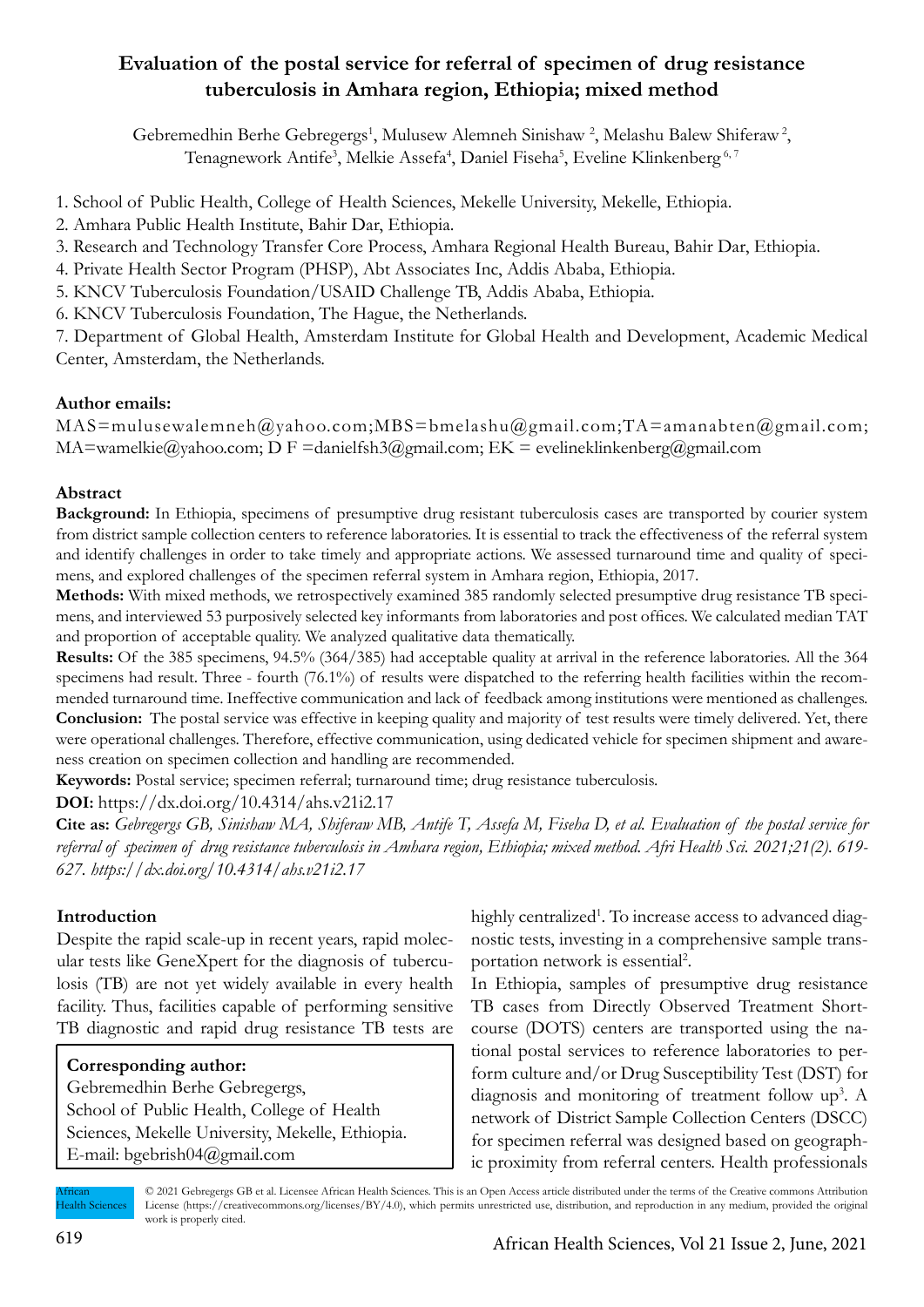bring the specimens from remote health facilities to the DSCCs. Then, from there, specimens are transported using the postal service, the current established courier system, to DST centers and regional laboratories. The transportation is usually made by car, and sometimes by motorcycle. Regional laboratories monitor the system in terms of the nuber of specimens tested, delivery of test results and turnaround time<sup>3, 4</sup>.

In Rwanda, public transportation was considered a model of sample transportation within the national laboratory network. However, it does not provide a solution to the safety and liability concerns because they had transported samples with other cargo and passengers<sup>5</sup>. According to the WHO guideline, packaging of infectious materials for transport must adhere to standards and be designed to minimize the potential for damage during transportation and it must ensure the integrity of the materials<sup>6</sup>. Inadequate sample preservation during transit can result in multiple diagnostic and therapeutic issues: culture contamination; invalid test results; the need for repeated patient sampling (with inherent delays to revisit patients/collection sites and transport each sample); and, consequently, significant delays in initiating effective treatment<sup>7</sup>.

The efficacy of the laboratory smears examination, nucleic acid amplification assays, culture, and MTB identification procedures, as well as drug susceptibility testing from clinical specimens, depends upon the proper collection and timely transport of specimens<sup>8</sup>.

According to the national GeneXpert MTB/RIF Assay Guideline, Xpert MTB/RIF test result and LPA for specimens from outside of the testing site (referral samples) should be delivered within five days (TAT) after the patient submits the specimen (4). For culture samples, the set turnaround time (TAT) is 64 days using solid media and 30 days when using liquid media<sup>9</sup>.

In Amhara region, Ethiopia, there are 820 health centers, 19 hospitals and two regional laboratories. One hundred fifty DSCCs collect sputum specimens of presumptive drug resistance TB cases from remote health centers, also called referring laboratories. There are 17 DST centers and one regional laboratory that perform drug resistance TB (DR-TB) diagnosis10. Specimens for DR-TB testing are transported using the postal service to DST centers (for Gene Xpert and LPA) and regional laboratories (for culture) accordingly. The process consists of several steps: DSCCs collect and pack specimens from presumptive drug resistance TB cases. They put a tracking log on the package. An individual from the post office picks up after being informed by the DSCC and at pick up s/he puts barcode including schedule and location on the package. The post office ships 3-5 triple packed\* specimens on average to reference laboratories. On arrival at the reference laboratory, specimens are checked for quality. When specimens are rejected for being of poor quality, the staff in the referring laboratory is informed through the specimen rejection form via the postal system. Then he collects a new specimen from the patient and sends it using the postal system.

After the diagnostic tests are performed, result reports are packed and prepared for transportation. The post office man comes based on the schedule and returns the packed results out to their specific locations (Fig 1). \*Triple package= container with inner primary and secondary watertight packaging and rigid outer packaging that protects the first and second box from physical damage and water.



**Fig 1**. Specimen referral system in Ethiopia, 2017

*Source: Specimen referral system training module of the African Center for Integrated Laboratory training*<sup>11</sup>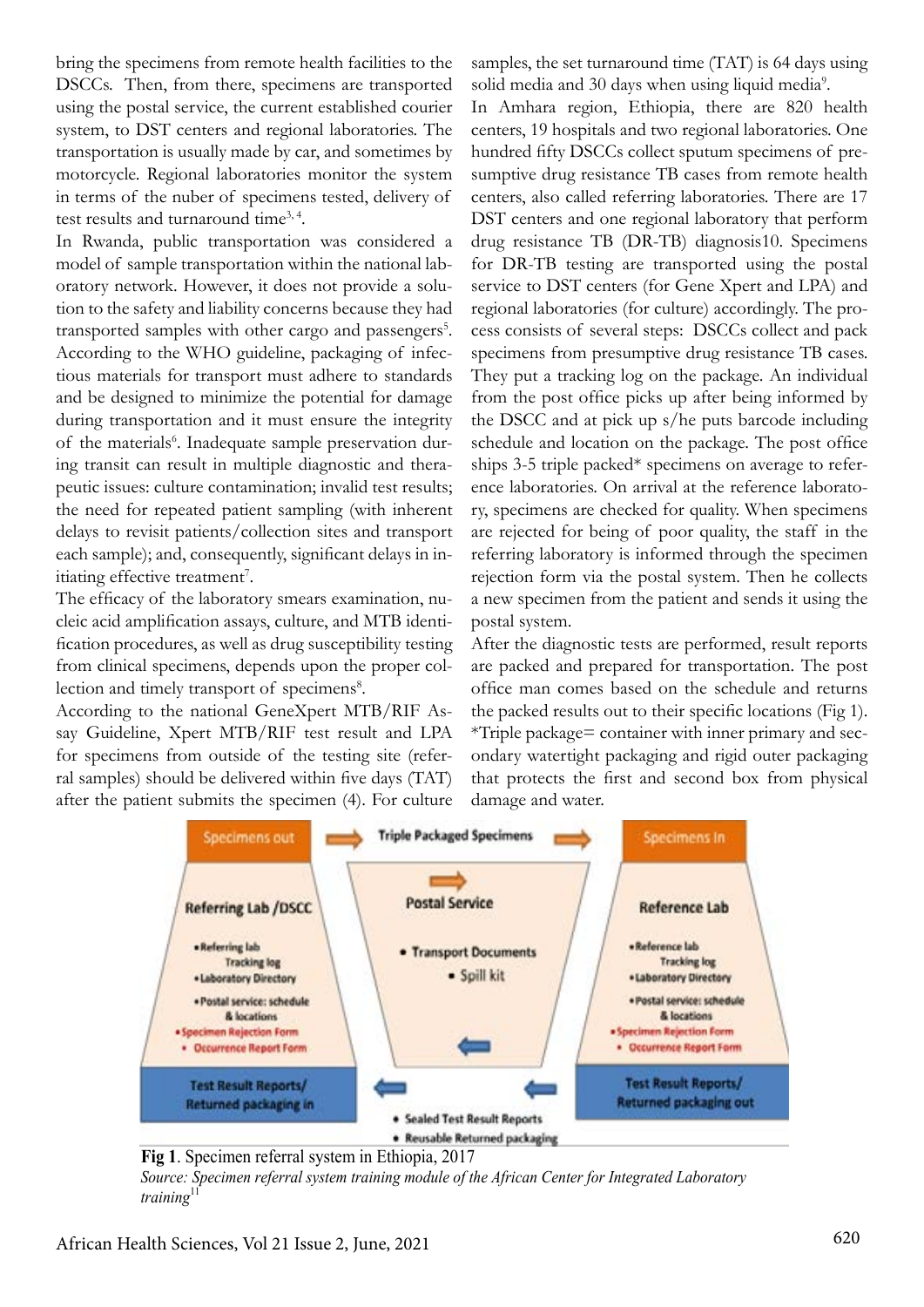Although the postal drug resistance TB specimen referral system is implemented in the Amhara region since 2013, adherence to the set turn-around time has never been evaluated. Moreover, anecdotal reports are indicating there are some inconveniences and miscommunications about specimen delivery. It is essential to track the effectiveness and efficiency of the referral system to identify challenges to take timely and appropriate actions. Hence, the present study was developed to evaluate whether the postal service delivers acceptable quality specimens and transmit back test results within the set time frame within the Amhara region, Ethiopia.

### **Methods**

We undertook a retrospective study to evaluate the postal service for specimen referral of drug resistance tuberculosis in Amhara region from November 20 to December 31, 2016. We also qualitatively explored the anecdotally reported challenges of the specimen referral system. We investigated 385 randomly selected presumptive drug resistance TB specimens, and interviewed 53 purposively selected key informants from the post office, DSCC and Diagnostic sites.

Using the single population proportion formula, we calculated the target sample size using Epi Info version 3.5.1. We hypothesized 50% of samples would have acceptable quality, 95% confidence interval and 5% margin of error. For this study, we included 14 reference laboratories that provide a diagnostic test for drug-resistant tuberculosis. In each diagnostic site, specimens were selected using simple random sampling technique and computer-generated random numbers. We had included 14 Key informants (KIs) from diagnostic centers, 13 KIs from post office and 26 KIs from DCCs. Key informants were purposively selected from each service level based on their involvement in the referral system. Specimens were followed starting from the date of collection to their arrival time at the reference site. Then, results were followed until they were dispatched to the referring sites. In doing so, records (drug resistance TB specimen registration log, postal package and receipt form) were reviewed using a structured checklist to determine the proportion of acceptable quality specimens delivered through postal service and their respective TATs. Besides, key informants were interviewed using a structured interview guide to inquire about the existing challenges of the specimen referral using the postal system.

Data collection was done by laboratory personnel from hospitals. The investigators selected, trained and supervised the data collectors. Each questionnaire was reviewed and checked for accuracy and completeness by the study team before being entered.

We considered a sputum specimen of acceptable quality if it was held with triple packaging at  $2-8\degree$ C and arrived within five days of collection; it was none- bloody and had no food lefts. Such data is found at the reception house of the diagnostic center. We defined TAT as the time between submitting a specimen to the reference laboratory and receiving test the results back at the referring laboratory. Set time for this is 5 days for GeneXpert, 64 days for solid culture and 30 days for liquid culture. In this study, we used the phrase 'non-analytical phase' to indicate the time that specimens stayed in the pathway/courier system, and the analytical phase to the time specimens stayed at the diagnostic center.

#### **Data analysis**

Each questionnaire was reviewed and checked for accuracy and completeness by the study team before being entered. Epi-Info™ version 3.5.1 (Centers for Disease Control and Prevention, Atlanta, GA, USA) was used for data entry. SPSS version 20 (Statistical Package for the Social Sciences, Chicago, IL, USA) statistical package was used for data analysis. Descriptive statistics were used to determine the proportion of specimens with acceptable quality. Median TAT was calculated as the data distribution was positively skewed. Wilcoxon Signed Rank test was performed to compare the median TAT between analytical and non-analytic phases. We considered a p-value < 0.05 as statistically significant. For the qualitative part, we thematically analyzed the data. The team started analysis during data collection. Field notes were reviewed and translated into English daily. All the field notes, transcripts and translations were read repeatedly till the investigators became familiar with them. Codes were developed based on the original terms used by participants, followed by identifying the most frequently observed categories and development of themes.

#### **Ethical considerations**

The study was reviewed and approved by the Regional Ethical Review committee of the Amhara Regional Health Bureau. A letter of permission was obtained from the head of each post office, diagnostic sites, and DSCCs. Verbal consent was obtained from each key informant. Interviews were conducted in a private area. The right of withdrawal from the study was assured at any time during data collection. All the data were coded and only accessible to the research team to assure confidentiality. Data were we de-identified and de-linked.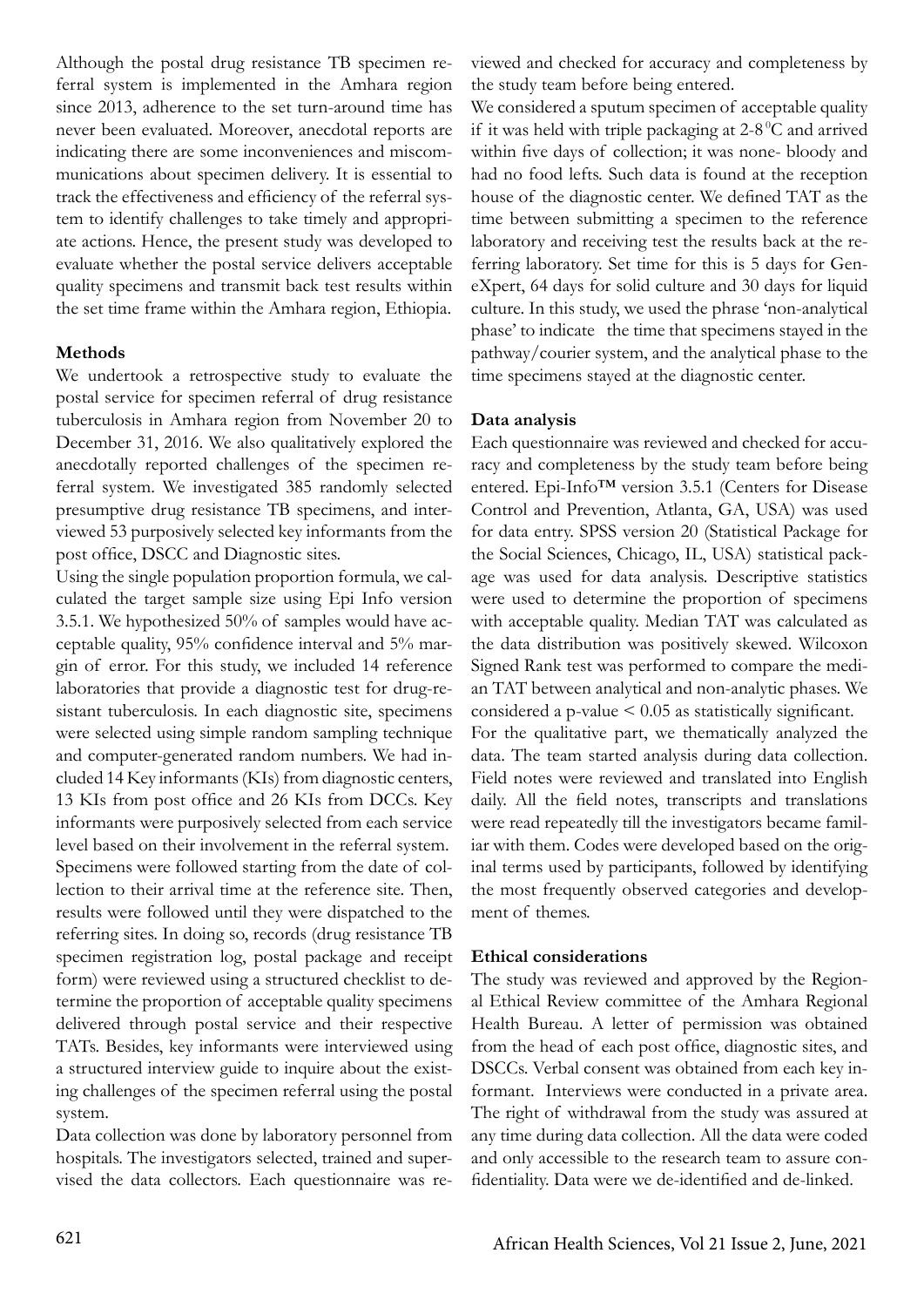#### **Results**

# **Quantitative findings**

# **Referral pattern and quality of drug resistance TB specimens**

We investigated a total of 385 presumptive drug resistance TB specimens that were transported by the postal system. Of the total specimens, 356 (92.5%) were transported for DST (X-pert and LPA). The majority of specimens, 348 (90.4%), were transported to hospitals for diagnosis. Of the total specimens, 364 (94.5 % with 95% CI: 91.9% to 96.5%) were received at the reference laboratories with acceptable quality. The rest (5.5 %) was rejected for different reasons: 0.8% due to being bloody, 1.0% arrived after 5 days of collection, 0.8  $%$  because out of the range temperature, while three (0.8%) specimens were mixed with food remnant. For 9 specimens (2.1%) no information was available on why they were rejected.

Out of 356 samples sent for DST, 335 (94.1%) had acceptable quality. All of the samples sent for both culture and DST had acceptable quality. All the 364 good quality specimens were processed and had a result (table 1).

**Table 1**: Referral pattern and quality of drug resistance TB specimens in Amhara region, 2017

| Variable                               | Category             | <b>Frequency</b> | Percentage |
|----------------------------------------|----------------------|------------------|------------|
| <b>Diagnostic facility</b>             | Health center        | 8                | 2.1        |
|                                        | Hospital             | 348              | 90.4       |
|                                        | Regional Laboratory  | 29               | 7.5        |
| Reason for referral of specimen        | DST(Xpert/LPA)       | 356              | 92.5       |
|                                        | Both DST and culture | 29               | 7.5        |
| <b>Acceptable quality</b>              | Yes                  | 364              | 94.5       |
|                                        | N <sub>0</sub>       | 21               | 5.5        |
| <b>Quality indicators</b>              |                      |                  |            |
| Triple package                         | Yes                  | 382              | 99.2       |
|                                        | N <sub>0</sub>       | 3                | 0.8        |
| Temperature within range               | Yes                  | 382              | 99.2       |
|                                        | N <sub>0</sub>       | 3                | 0.8        |
| Arrival within 5 days of<br>collection | Yes                  | 381              | 99.0       |
|                                        | N <sub>0</sub>       | 4                | 1.0        |

\* DST=Drug Susceptibility Test; **LPA=Line Probe Assay**

**Turnaround time of drug resistance TB specimens** Over three quarters (76.1%) of results were dispatched to referring health facilities within the recommended TAT. The median TAT of specimens sent for Xpert/ LPA was one day (Interquartile Range  $(IQR) = 4$  days). The median TAT of specimens sent for culture and DST was 129.0 days (IQR=59.5 day). Based on the recommended TAT (5 days for Xpert/LPA and 64 days for culture), 277 (82.7%) specimens sent for Xpert/ LPA were in time, but all, 29 (100%), specimens sent for both DST and culture were delayed (Table 2). fable **2**).

**Table 2:** TAT status of drug resistance TB specimens sent for DST (Xpert/LPA) and culture in Amhara region, 2017

| Reason for referring the specimen | $Median(IQR)$ in | TAT-delay <sup>®</sup> |               |
|-----------------------------------|------------------|------------------------|---------------|
|                                   | davs             | Yes                    | No            |
| $DST(n=335)$                      | 1(4.0)           | 58(17.3%)              | 277(82.7%)    |
| Both Culture and DST $(n=29)$     | 129 (59.5)       | $29(100.0\%)$          | $0(0.0\%)$    |
| Total $(n=364)$                   | 1(5.0)           | 87(23.9%)              | $277(76.1\%)$ |

\* DST=Drug Susceptibility Test; TAT=Turnaround Time; *PResults arrived outside the time set of the different test*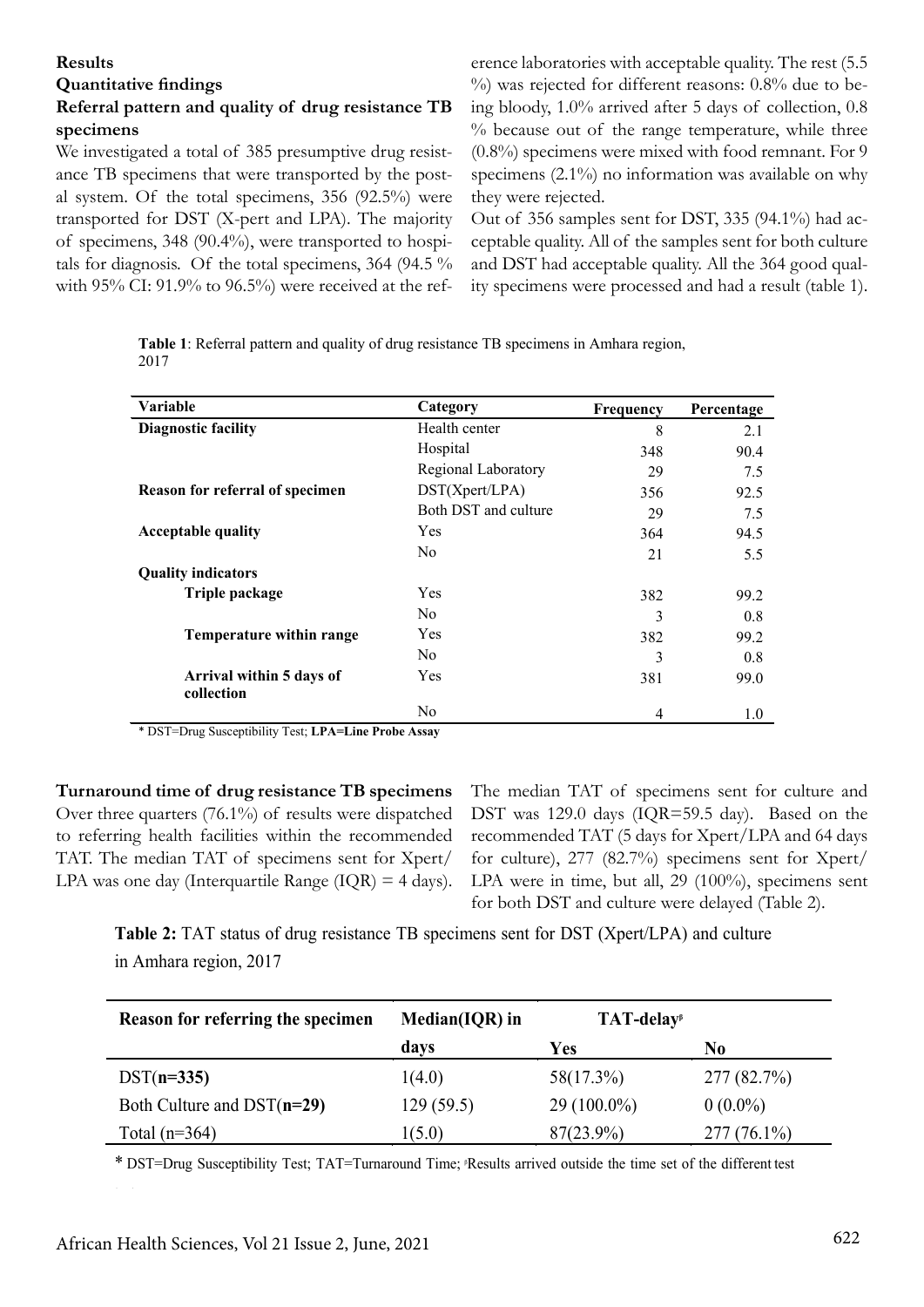There was a significant difference  $(p<0.001)$  in the number of days that specimens stay on the pathway (none analytical) and analytical phase. Looking in detail at the delayed specimens, they stayed a median of six days in the reference lab before being transported and subsequently a further median of six days in the courier system before getting back to the referring laboratories/DSCC (table 3).

**Table 3**: Wilcoxon Signed-Rank for TAT of delayed presumptive drug resistance TB specimens in Analytical and postal system (none- analytical period) in Amhara region, 2017

| Variable                     | <b>Wilcoxon Signed Rank Test for TAT</b> |         |        |            |                |  |
|------------------------------|------------------------------------------|---------|--------|------------|----------------|--|
| For delayed specimens        | N                                        | Median  | IOR in | Median     | <b>P-value</b> |  |
|                              |                                          | in days | Davs   | difference |                |  |
| TAT at analytical phase      | 87                                       | h       | 77 O   |            | < 0.001        |  |
| TAT at none analytical phase | 87                                       | h       | 9.0    |            |                |  |

TAT- Turnaround Time; IQR=Interquartile Range

Regarding specimens sent for DST, the TAT was zero days for 231(59.0 %) and 199 (59.4%) specimens at the none-analytical and analytical phases, respectively. However, the TAT was greater than 15 days for two  $(0.6\%)$ specimens at the non-analytical phase (postal system) and four (1.2%) specimens at the analytical phase (reference laboratory); Fig 2.





For the none-analytical phase (courier system), the TAT was zero up to five days for 21 (72.4 %) specimens, however processing of the samples at reference laboratories, took more than 120 days for 18 (62. %) specimens sent for culture and DST (Fig 3).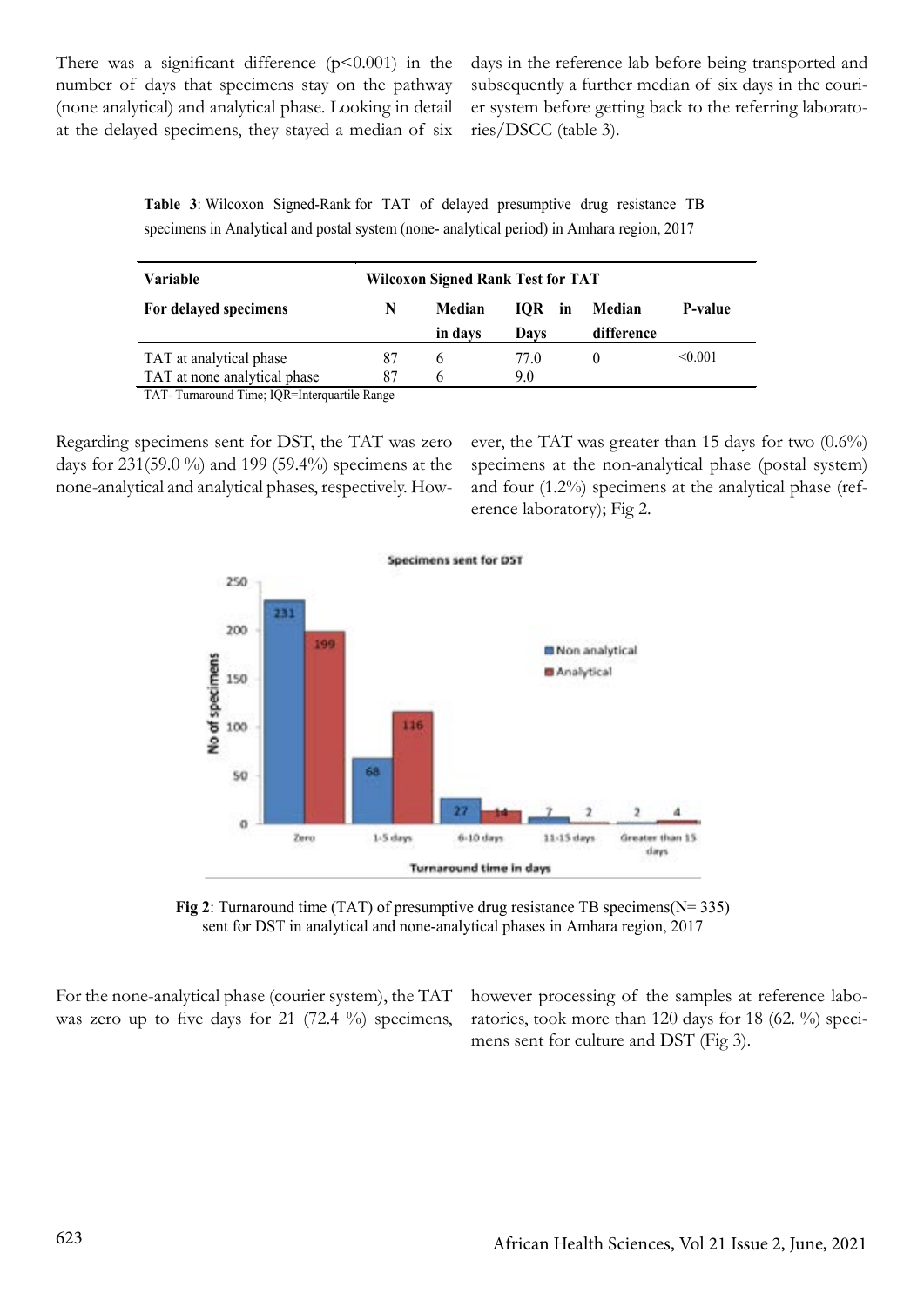

**Fig 3**: Turnaround time of presumptive drug resistance TB specimens sent for both culture and DST (N= 29) in none-analytical and analytical phase in Amhara region, 2017

During the investigation of TAT in the health facility where specimens were referred to, all (29) samples sent to Bahir Dar regional laboratory and 9 (69.2%) samples to Debre-Tabor were delayed. All samples (34 and 8) sent to Kemissie and Metema hospitals were in time (S1 table).

#### **Qualitative findings**

#### **Theme I:** Reporting mechanism

Of the 53 KIIs, 50 participants mentioned that there was no formal reporting system between post office and diagnostic centers, and between the post office and referring health facilities. Participants mentioned that the post office personnel that came from DSCSs took the test results when they bring specimens to be diagnosed. For example, "Sometimes, we called to the nearby post office when results are ready and if they are late based on the schedule." (Male participant, diagnostic center)

**Theme II:** Merits of postal service in specimen referral The use of postal service for transportation of presumptive drug resistance TB specimens has created a lot of benefits to stakeholders involved in the system, as mentioned below. However, few key informants reported that they observed no merit at all.

**Timely delivery of test results:** More than two-third in-depth interview participants revealed that test results can be delivered on time when transported by the system as there is a dedicated person at the post office in charge of that. Besides this, in some DSCC, post offices have a motorcycle to transport the specimen. This has solved the problem of specimen transport since most health facilities have no vehicles for this purpose. A 29-year-old man form the post office explained: "*I feel it is my national and social responsibility to timely deliver test* 

*results to health facilities and finally contribute to the prompt treatment for patients*."

**Diagnostic access:** Some key informants mentioned that, these days, TB patients have saved their energy and time. . They do not have to travel to other facilities for diagnosis as their specimens are sent by the courier system. This saves the patient's money and time; above all, patients are getting timely treatment. Moreover, patients' results are kept confidential, as they are sealed under the envelope.

Almost all participants described that referring health facilities can optimally utilize laboratory personnel as they are in place every day to work their routine activities and do not have to take time to transport samples. Source of income to post office: Apart from the advantages for the patient and health facilities in general, participants from the post office noted an increment of income for the post office. It has also created inter-sectorial collaboration between the health bureau and post office.

**Theme III:** Challenges of specimen referral mechanism

During the exploration of barriers encountered in the specimen referral system, more than 50 percent of the key informants mentioned the existence of various challenges with the postal service.

There was no good collaboration/cooperation between the post office and health professionals. This was manifested by the absence of a formal reporting system, no forum of discussion among parties. In the postal envelope, sometimes even proper address where specimens came from is missed.

Since there is no established system to monitor the arrival of results at DSCC, there are times when test results are lost.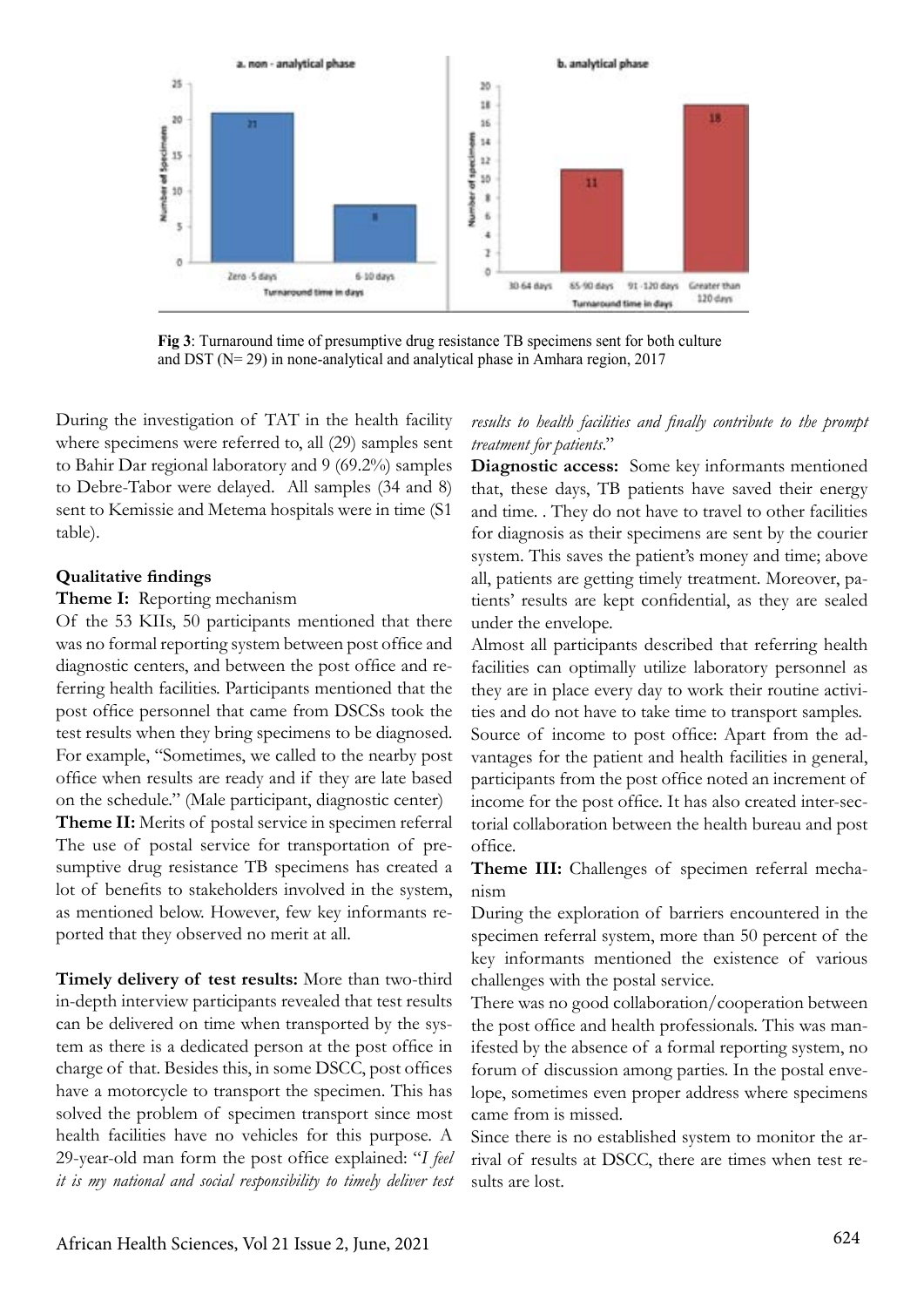Currently, majority of specimens are transported using public transport as post offices do not have a dedicated vehicle for sample transportation. This can expose the passengers to infection. Besides, a key informant from DSCC mentioned that specimens are not transported in the appropriate cold temperature when the post office is using public vehicles. Samples and other goods of passenger are transported together.

 Six participants from diagnostic centers and nine participants from DSCCs noted that results were not timely delivered to specimen referring sites. Even people did not give full attention to it, and there is no follow up if results do not arrive.

### **Discussion**

Proper collection and transport of clinical specimens are critical for the identification of drug resistance tuberculosis<sup>12</sup>. It ensures specimen integrity for an accurate diagnosis. The present study evaluated the effectiveness (in terms of TAT and quality of specimens transported) of the drug-resistant tuberculosis specimen referral system through postal service in the Amhara region, Ethiopia.

In this study, 94.5 % of specimens that were transported by post office arrived with acceptable quality and all of them had test results. Of the total, 76.1% arrived within the set TAT. This means that for the majority of samples, the sample transportation worked well. A study in Uganda showed a different picture with 64% of samples being transported reported to be of poor quality; 16% were not triple packaged, 8% were <3 mls, 30% were not delivered on time, and 39% were salivary in appearance<sup>13</sup>. The use of different quality indicators in this study could partly explain the variation.

Although three-quarters of results were dispatched within the set TAT, it was observed that there was a significant delay during the analytical phase at the diagnostic sites before samples were collected by the courier system. Diagnostic tests conducted in regional laboratories were all delayed. This may be due to three things: one, in regional laboratories two different tests (DST & culture) are commonly made for each specimen. Specimens sent for both culture and DST have a longer sample processing time; second, although the test is performed, the report may not be prepared on time, and thirdly, poor communication between the technical staff and liaison officer at the diagnostic facility could lead to results being dispatched late. Further research needs to be undertaken to ascertain the reasons for this. The observed TAT for some samples in this study was longer than the national set standard of 5 days for DST

and 64 days for culture<sup>4,9</sup>. Other studies in Ethiopia reported that in health facilities supported under Public-Private Partnership (PPP), the average TAT was reduced from 7 days to 2 days in Addis Ababa and 10 days to 5 days in Amhara region. This was achieved after the PPP supported procuring of 400 standard specimen containers and the training of 586 laboratory personnel and 81 postal workers<sup>14</sup>. The observed difference with our study could be linked to the intervention they had instituted in the partner supported health facilities.

Timely delivery of test results and proper utilization of health personnel were mentioned among the advantages of the courier system. Due to the use of postal service for transportation, laboratory staff has more time to dedicate to the processing of samples. Besides, patients now also do not need to travel and make additional costs for transport. Similar observations are reported from Vietnam where it was reported that the specimen referral system is more convenient as laboratory staff does not need to travel to diagnostic facility carrying samples. It is safe for staff and the environment<sup>15</sup>.

In this study, despite the positive findings, several challenges were identified with regards to sample transportation by the postal service, i.e. I) Use of public transport: specimens are transported using public transport; meanwhile the desired low-temperature range may not be maintained. According to the guild line for specimen referral system, specimens for TB Culture and DST should be transport at 2 to  $8^{\circ}C^{16}$ . Although public vehicle is an option to transport samples, it is crucial to prevent damage and cross-contamination, and maintain transportation conditions<sup>17</sup>. However, public vehicles might not have enough space to store samples until the courier arrives; because samples are shipped together with other goods of passengers. Besides, packaging of infectious materials for transport must adhere to standards and be designed to minimize the potential for damage during transportation and it must ensure the integrity of the materials<sup>6</sup>. II) Weak communication system (between post office personnel and laboratory staff) and lack of systematic feedback: although the drug-resistant TB specimen referral system through postal service has been implemented widely in the Amhara region, there is no established system to check whether results have arrived back at the DSCC or not. This has resulted in loss of some reports before getting back to peripheral health facilities. A similar problem was observed in Peru where coordination of activities received inadequate priority among program planners in streaming specimen transport<sup>18</sup>. This may implicate weak intersectional collaboration in our setting, Ethiopia.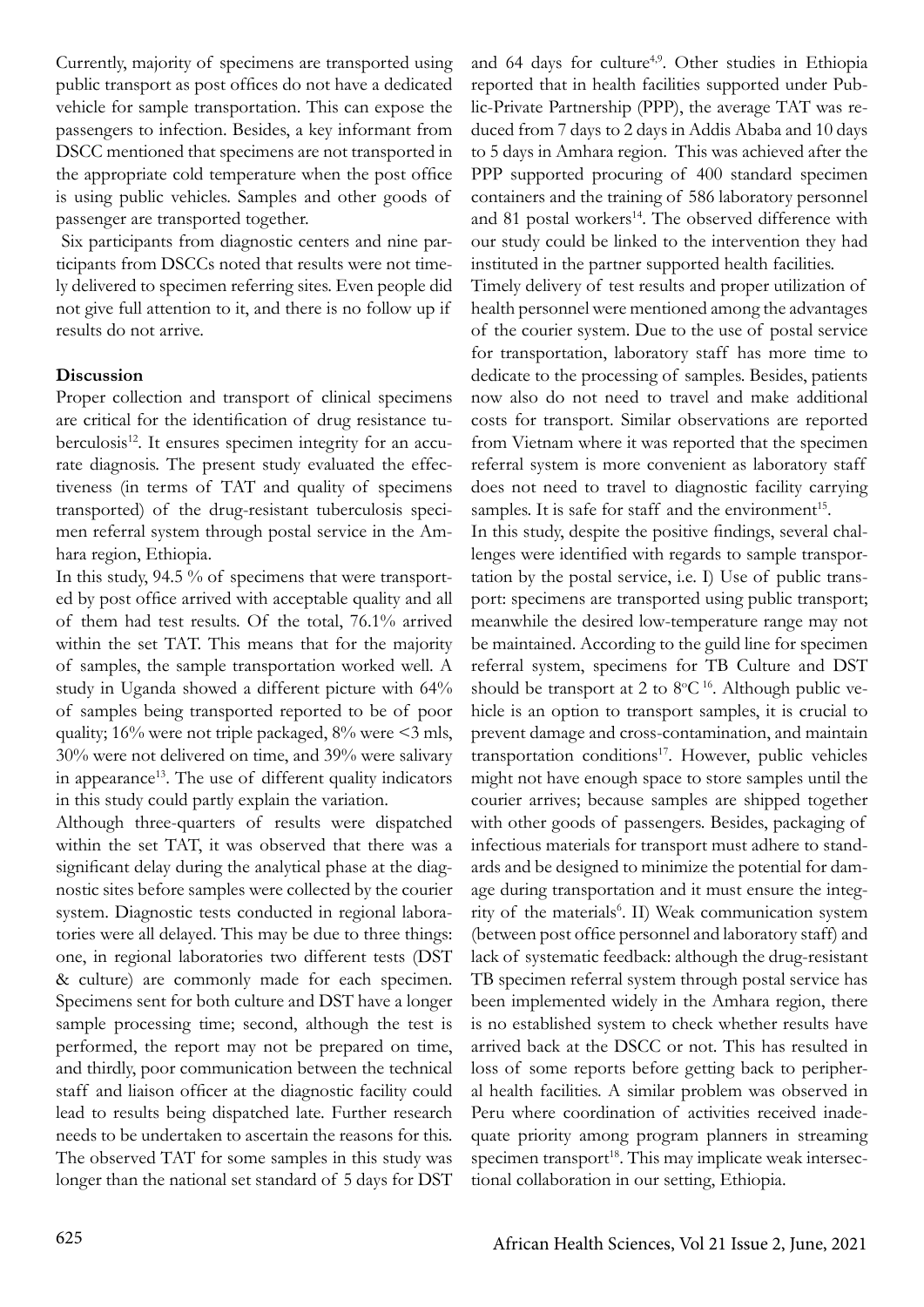Effective communication is necessary when many peripheral health facilities send sample to a single referral diagnostic center<sup>19</sup>. TB control requires prompt, complete, and accurate communication among the laboratory systems, TB-control programs, and health-care providers $20$ .

Currently, the postal service for sample transportation is available in all districts of the region. It is funded by the Federal Ministry of Health through the Ethiopian Public health Institute. Although the system is working well overall, it can benefit from the administrative commitment and systematic monitoring of the postal service and laboratory performance. This needs an active engagement of the post office personnel in review meetings with the health sector.

# **Limitation**

Data were collected from existing records that may have been inaccurate. There were some incomplete data; for example reasons of rejection were not documented for some specimens.

Besides, the short observation period could be a limitation to our study.

# **Conclusion**

We have shown that the postal system was effective in delivering acceptable quality specimens within the recommended turnaround time; nevertheless, several challenges were identified. Intensive awareness creation on specimen collection and handling is needed for laboratory personnel and individuals in the post office as well as systematic monitoring of results delivery. The transport system would benefit from dedicated vehicles across its structure for specimen transportation and yet its cost-benefit analysis needs further research. There need to be a common understanding among all stakeholders by creating a forum of discussion and sensitization program.

# **Competing interests**

The authors declare that they have no conflict of interests.

# **Funding**

The Global Health Bureau, Office of Infectious Disease, US Agency for International Development, financially supported this study through Challenge TB under the terms of Agreement No. AID-OAA-A-14-00029. This study is made possible by the generous support of the American people through the United States Agency for International Development (USAID). The contents

are the responsibility of authors and do not necessarily reflect the views of USAID or the United States Government.

### **Authors' contributions**

Conceived and designed the experiments: GBG, MAS, MBS, TA, MA, DF and EK. Performed the experiments: GBG, MAS, MBS, TA and MA. Analyzed the data: GBG and MAS. Wrote the paper: GBG, MAS, MBS, TA, MA, DF and EK. All authors approved the manuscript

### **Acknowledgment**

We would like to thank the Amhara regional health bureau, all the laboratory staff in health facilities, and managers of the corresponding regional laboratories, hospitals, health centers, and post offices for facilitating the data collection for the study. We appreciated the willingness of the study participants to take part in this study.

### **Reference**

1. BDDiagnostics. BD BACTEC™ Plus Media- Exceptional Performance and Positive Financial Impact. Winter 2011;22(1).

2. Kiyaga C. Uganda's Specimen Referral and Transport System. 2012.

3. FederalMinistryofHealth. Training material on Programmatic management of Drug resistant Tuberculosis in Ethiopia for GHWs. July 2012

4. EthiopianFederalMinistryofHealth. Implementation Guideline for GeneXpert MT B/RIF Assay in Ethiopia. June 2014.

5. RWANDABIOMEDICACENTER. BIOLOGICAL SAMPLE TRANSPORTATION WITHIN THE NA-TIONAL LABORATORY NETWORK. 2012.

6. WHO. Guidelines for the safe transport of infectious substances and diagnosticspecimens. .

7. Maharjan B, Shrestha B, Weirich A, Stewart A, Kelly-Cirino CD. A novel sputum transport solution eliminates cold chain and supports routine tuberculosis testing in Nepal. *Journal of Epidemiology and Global Health*. 2016;6(4):257-65.

8. Associationofpublichealthlaboratories. Mycobacterium Tuberculosis: Assessing Your Laboratory. 2009.

9. BahirDarRegionalHealthResearchLaboratoryCenter. Standard Operational Procedure. 2015

10. Amhara National Regional State Health Bureau. Regional Health Bureau Annual Report. 2015.

11. Galhenage JS, Rupasinghe JP, Abeywardena GS, de Silva AP, Williams SS, Gunasena B. Psychological